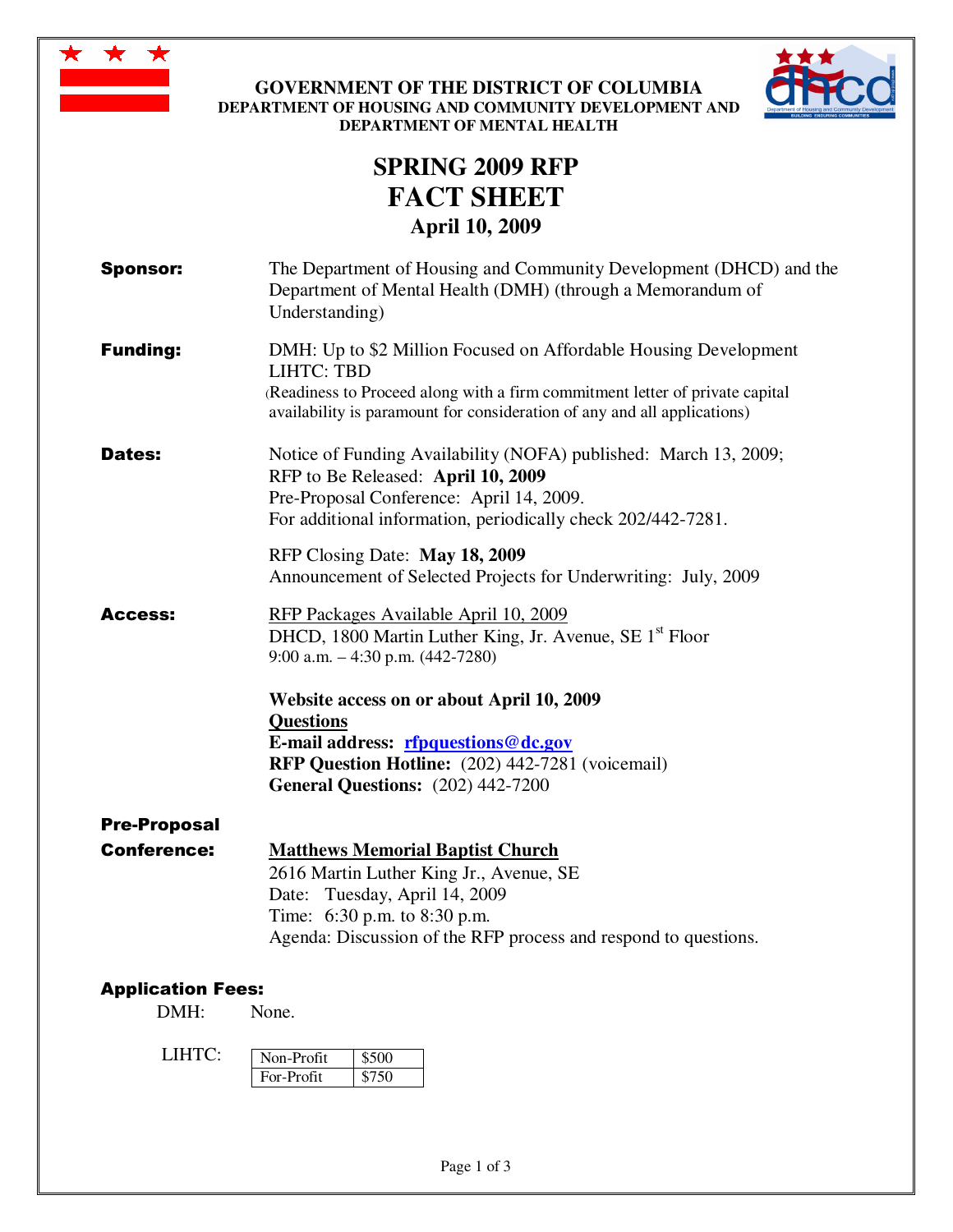## Funding and Focus:

-

The DC Department of Mental Health (DMH) is making available up to \$2 Million in local Capital Funds. Funds must be leveraged with other funds by developers committed to creating affordable housing. (The use of DMH grant funds trigger both Federal and District regulations, i.e., Davis Bacon and related acts; Section 3; environmental reviews, etc. See Table 5 in the Request for Proposals for additional information.)

The DC Department of Housing and Community Development is making available nine percent (9%) Federal Low Income Housing Tax Credits (LIHTC).

**Applications seeking both LIHTC funds and DMH grant dollars will be subject to all application and monitoring requirements as set forth in Table 5 of the Request for Proposals. All applications seeking only one source of funds will be subject to only that program's respective application and monitoring requirements.** 

#### **Department of Mental Health (DMH) Funds:**

The Department of Mental Health (DMH) in collaboration with the Department of Housing and Community Development (DHCD) is soliciting proposals to finance the acquisition, construction or rehabilitation of long-term/<sup>1</sup> permanent supportive housing units for the exclusive use of DMH consumers. The Department supports projects that provide housing for extremely low- (less than 30% of area median income) and very low (between 30% and 50% of area median income) income individuals and families.

Allowable costs associated with such acquisition, construction or rehabilitation of housing may include, but is not limited to: pre-development costs, including but not limited to third party reports, earnest money deposits, option fees, architectural drawing or renderings, appraisals and physical inspections; closing and settlement costs including attorney fees; equity contributions on behalf of the developer/sponsor, on its own behalf or on behalf of DMH; capital improvements; and cost to obtain matching funds for grants that provide housing and housing supports for DMH consumers.

DMH shall hold a restrictive use covenant for no less than a five (5) year period on all properties developed that receive less than one hundred thousand dollars (\$100,000.00) of Funds.

DMH shall hold a restrictive use covenant for no less than a twenty five (25) year period on all properties developed under this MOU that receive more than one hundred thousand dollars (\$100,000.00) of Funds.

Units proposed for development should be permanent housing of the following types: single-family housing, condominium or cooperative units, multifamily building,<sup>2</sup> mixed-use building serving low and moderate-income populations, single room occupancy units ("SROs") or buildings, or transitional housing if approved by DMH in writing.

Projects that maximize the use of the funds by reducing the cost of housing development by entering into agreements with for-profit and non-profit organizations, government agencies and

<sup>&</sup>lt;sup>1</sup>/ Long-term means that the supportive housing developed pursuant to this MOU and associated transfer of funds will be reserved through use restriction covenants, or otherwise, for the exclusive use of DMH referred consumers.  $2/$  Multifamily properties mean housing for DMH Consumers that is not more than seventeen (17) units.